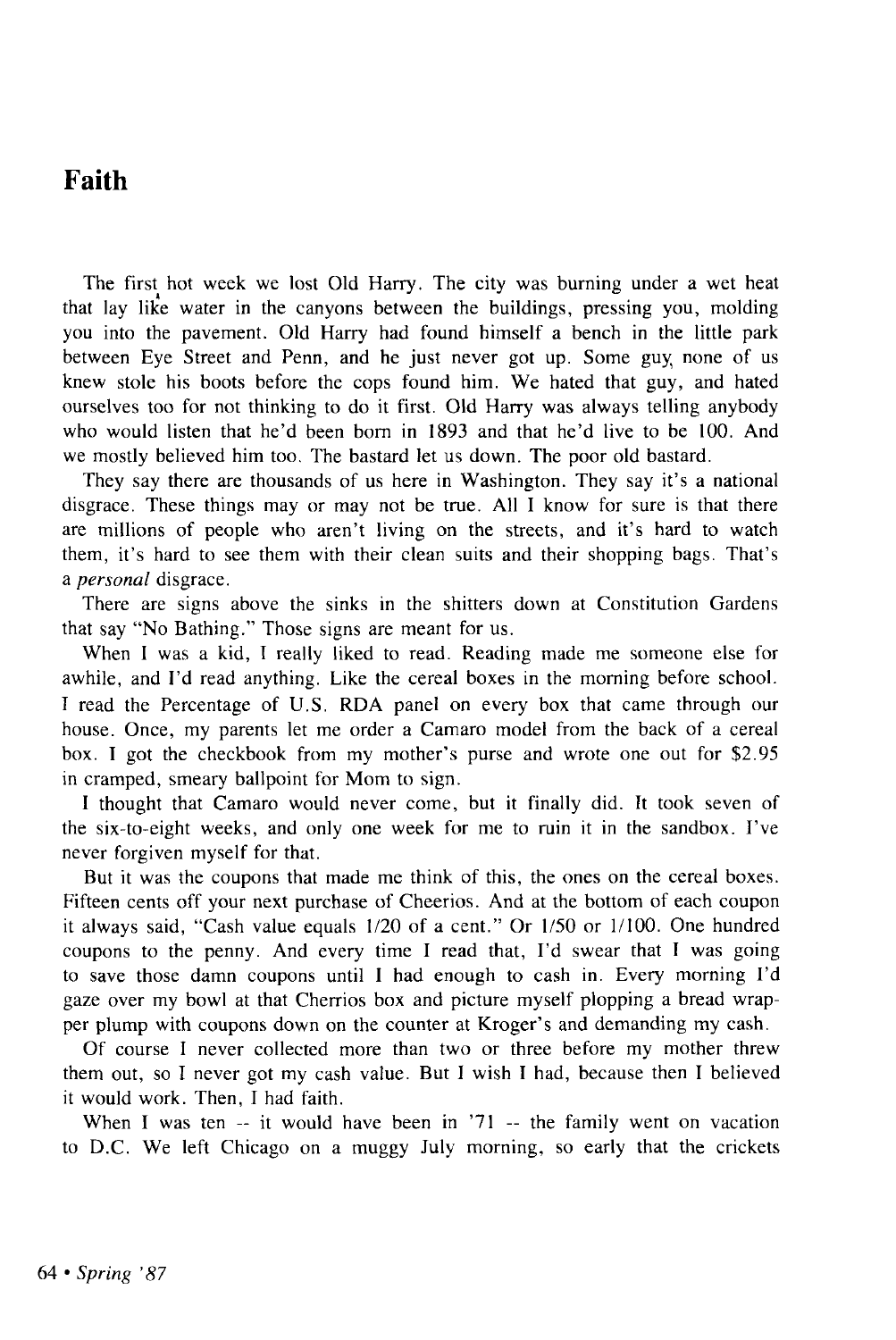were still chirping. Dad had just installed a new electric garage door opener, and I still remember him letting me push the button on the controller as he swung the station wagon out of the drive. I remember holding my breath, because I couldn't quite believe that the door would close like it was supposed to just from me pushing a button.

But of course it did close, and for about the next two years, I told everybody I wanted to be a scientist when I grew up. I think that made my parents really happy for those two years, but I never told them it was because garage door openers were just so hard to believe.

My sister and I played the license plate game across the breadth of Indiana, and across Ohio too, while Mom and Dad talked about the William A. Louis account and perrenials in the side yard and my cousin Connie marrying a 'Spanic. It was only much later that I came to really understand anything about my parents' world.

"Ontario," Julie said, and made another tick mark on her scorecard.

"That's not a state," I protested. I didn't know what Ontario was, but I'd just learned my states and I knew it wasn't one of them. I also knew that Julie was ahead twenty-three states to twenty and that we had been on the road for a long time.

"Well, if it's not a state, then how come they have license plates?" From her advanced age of thirteen, Julie took great delight in demonstrating her superior logic and sophistication. In this case she was just toying with me though, because she continued, "It's a province, which is a state in Canada."

"Well, that's not fair," I squawked. "We're going to America, not Canada.

"We're already in America, you dumbshit," hissed my sister. She never even saw my mother's hand whip around from behind the headrest and smack her on the cheek.

That night — which was also muggy — we set up the pop-up trailer in a Pennsylvania KOA. I lay awake half the night, listening to their crickets and thinking about garage door openers, 'Spanics, and Ontario.

The next night, we arrived at the Stogsdill's, who were college friends of my mother's living someplace in Maryland. I think now that it might have been Hyattsville, because when we came into the city the next day, we passed through some neighborhoods that scared me with their poverty and filth. I think they scared my parents too, because they kept nervously comparing what we saw to the South Side of Chicago, which I knew from things I'd heard them say before was where all the Negroes lived. And Negroes, as I also knew from my folks, were tolerable as long as they *stayed* on the South Side, but if you gave them an inch, you could be damn sure they'd take a mile.

I think I was really too young to get out of our day excursions into Washington what my folks thought I should have. There are really only two things that I remember very clearly.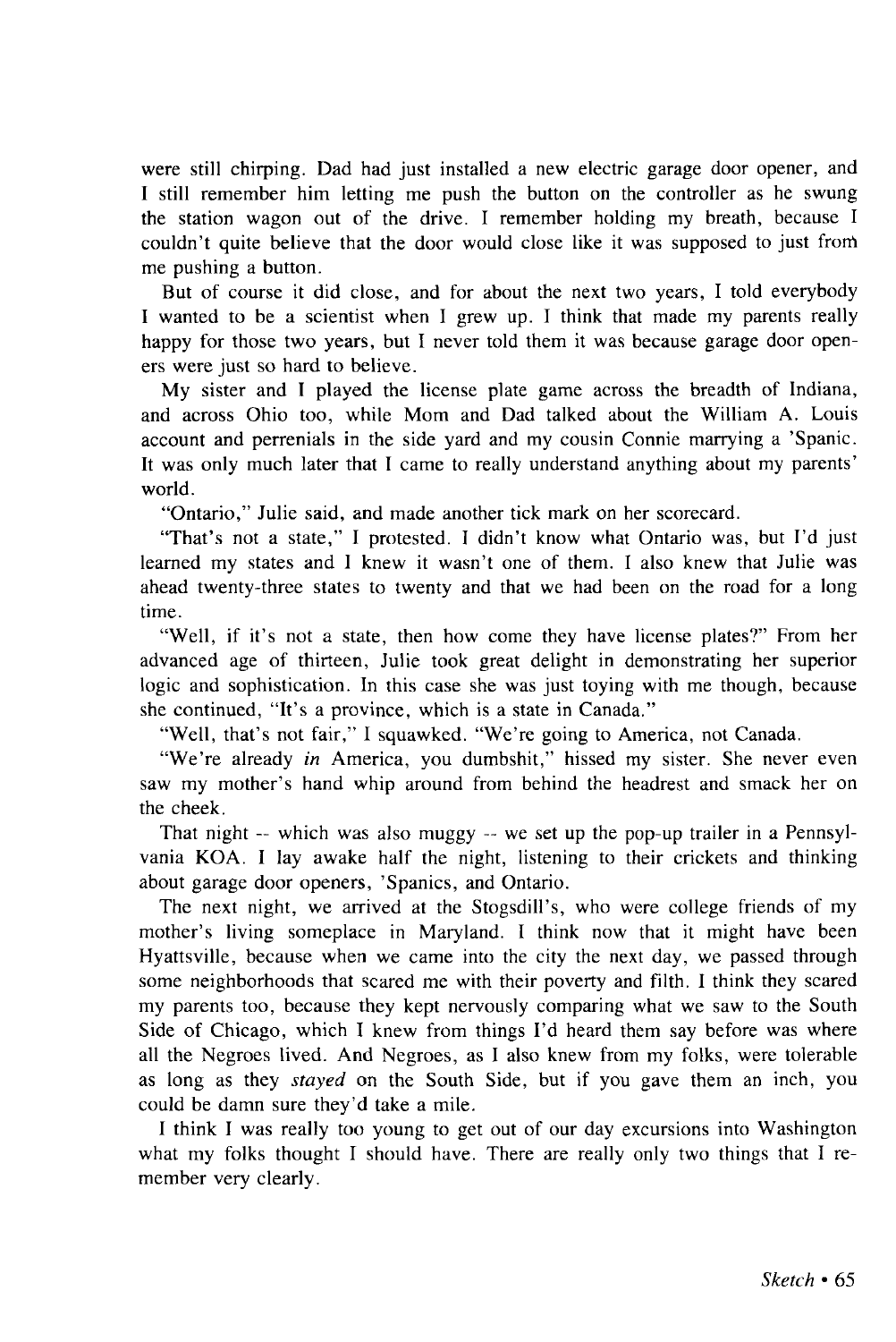The first of these was when we went to the Jefferson Memorial. The thing I remember — because it was so odd — was that after we couldn't talk Dad into letting us rent a paddleboat on the Tidal Basin, he bought Julie and me these fake brass medallions at the memorial's gift shop. It was so remarkable because we hadn't even asked him and he never bought souvenirs anywhere. These medals had the likeness of Nixon in relief on one side and the inscription "Richard M. Nixon — Statesman" on the other. He presented them to us as if they were something extremely valuable. I think my medallion got sold at the patrol garage sale the next fall when I joined Boy Scouts.

The other thing I remember was the day we went to see the White House. We left Maryland at 6:00 in the morning so that we could get in line for tickets when they went on sale at 8:00. I remember parts of that day as clearly as I remember yesterday.

It was horribly hot and humid, like it's been these last few days, and we should have left the Stogsdill's much earlier. It was a Saturday, and the traffic was thick. Dad started swearing and Mom was trying to shut him up because Julie and I were listening. We couldn't find parking anywhere near the Elipse where the ticket booth was, and we ended up several blocks down the Mall.

We were walking down Constitution toward the ticket booth.

"This goddamn foreign piece of shit." Dad had just gotten a new Pentax from a friend who had been in Japan on business, and he'd gotten the film stuck while trying to change rolls.

"Don, the children," cautioned my mother in an exasperated undertone.

"Foreign piece of shit," repeated Dad. He had stopped, wedged the camera between his knees, and was pulling the exposed film out hand over hand.

We stood in line a long time to get our tickets while the pavement set fire to our soles, and then we went to the Museum of American History. I remember we spent a lot of time at the display of the First Ladies' gowns.

"Don, my mother had a dress like that one," Mom said, pointing at a plaster Eleanor Roosevelt. "She wore it to functions at the O-Club when Daddy was in the service. Although I have to say, I think Mom had a better figure," she giggled.

"Hmm," replied Dad. He was fiddling with his flash attachment.

"How come all these dummies have such weird boobs, Mom," asked Julie. "Real ladies don't have such weird . . . "

The unseen hand, again, cracked my sister across the mouth.

"We say *bust*, Julie, when we're in public," whispered my mother tersely.

Dad's flash went off in his face. "Shit," he spat, squinting his eyes.

After the gowns, we ate orange push-ups from a vendor's cart outside the museum and then began making our way to the White House.

"This will probably be the most important stop we make on our whole trip, kids," said Dad with gravity. "The President is the leader of the whole nation."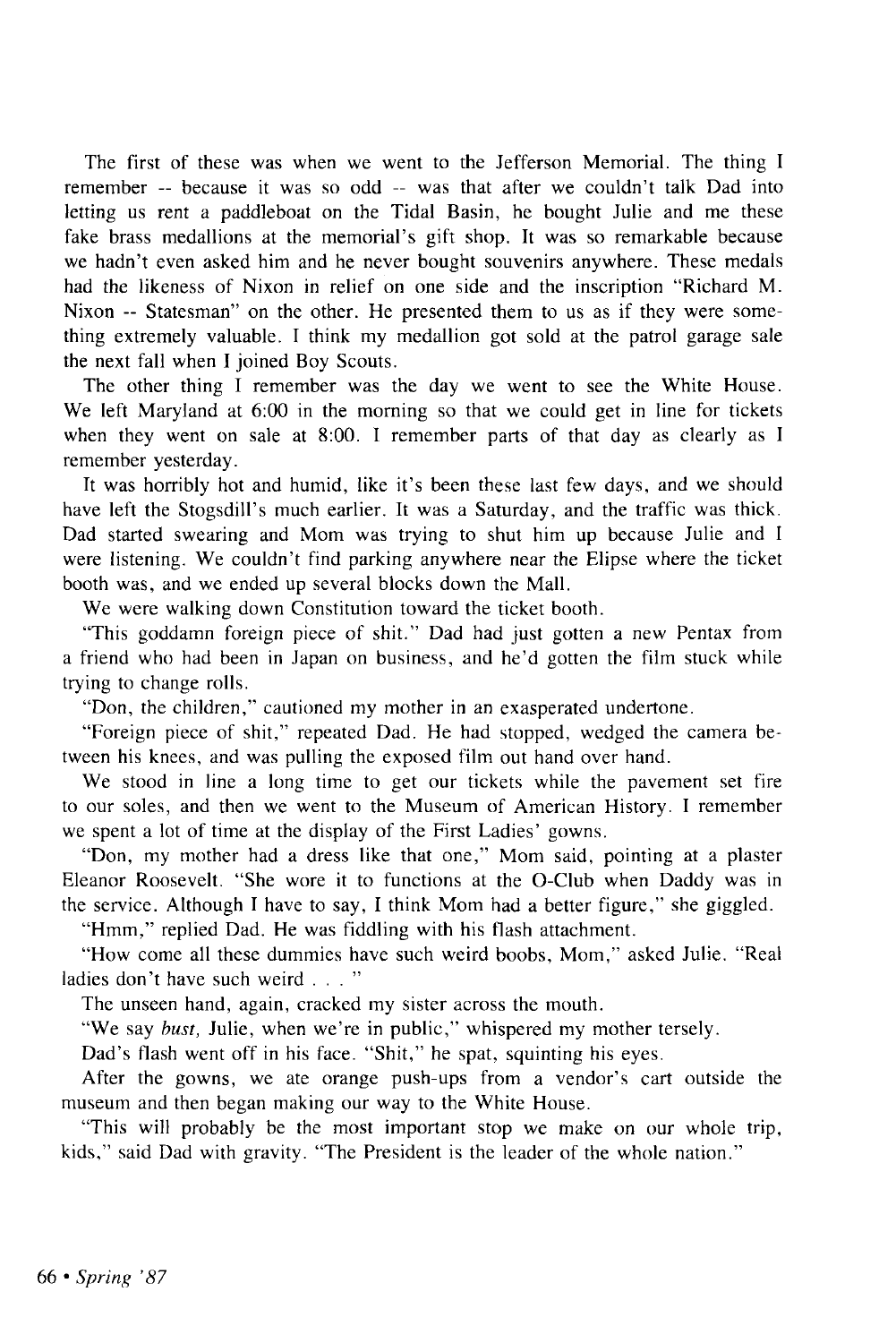"But he can't make any laws without Congress," said Julie. She was challenging Dad more and more at that time.

"No, but he's still the leader. He sets the pace, and you two are lucky to be growing up with as fine a president as Mr. Nixon at the helm."

I remember feeling my chest swell with pride at that moment, the same way it did at school on Tuesdays when we wore our Cub Scout uniforms and saluted with two fingers during the Pledge instead of putting our hands over our hearts.

We were walking up 17th Street, next to the Old Executive Office Building. The sun was drenching us with its sodden heat, and the somber gray and blue Victorian building looming over us seemed cool and incongruous.

As we turned the corner onto Pennsylvania, we saw this crowd of people milling around in front of the White House fence. Some of them had picket signs and they all had long hair and were chanting things I couldn't understand. We had stopped walking and I could see my dad's jaw tighten.

"Who are those people, Dad?"

"Never mind, Donny. They're people who don't realize how good they've got it."

"They're protesting the war," said Julie, "and I think they're right."

"And you don't know what the hell you're talking about, young lady, so you'll do well to keep your mouth shut on the subject. Now let's turn around and get out of here."

"What about the White House?" I asked.

"We'll go another time," said my mother. "Now come on."

My mother grabbed my hand and began to march me back along Penn the way we had come, but I kept looking over my shoulder at the protestors. I just had to keep looking. We were almost to the corner of 17th when four or five squad cars screamed up to Lafayette Park across the street. The chants of the hippies seemed to get louder as four cops tumbled out of each of the cruisers. All the cops had sunglasses on and leather gloves, and as they ran across the street toward the protestors, they pulled their night sticks out of their belts. I could hear their boots clicking on the pavement as they ran.

I felt like I was being wrenched apart because my mother was still pulling me down the street, but I couldn't stop looking over my shoulder. I couldn't. We had turned on to 17th and were about to lose sight of the demonstration behind the Old Exec Building. Julie was talking about something she had read in the *Stone* and my father was calling it a communist rag when the leading cop swung his night stick full into the stomach of the first hippy, and then, as the hippy hunched over, clutching his gut, the cop swung the stick again, down on the back of his neck. And the hippy just fell right down on the concrete and didn't move.

I was the only one of us who saw it happen and I wanted to cry out, to scream, but my throat had contracted, my mouth was full of cotton. Just as I lost sight